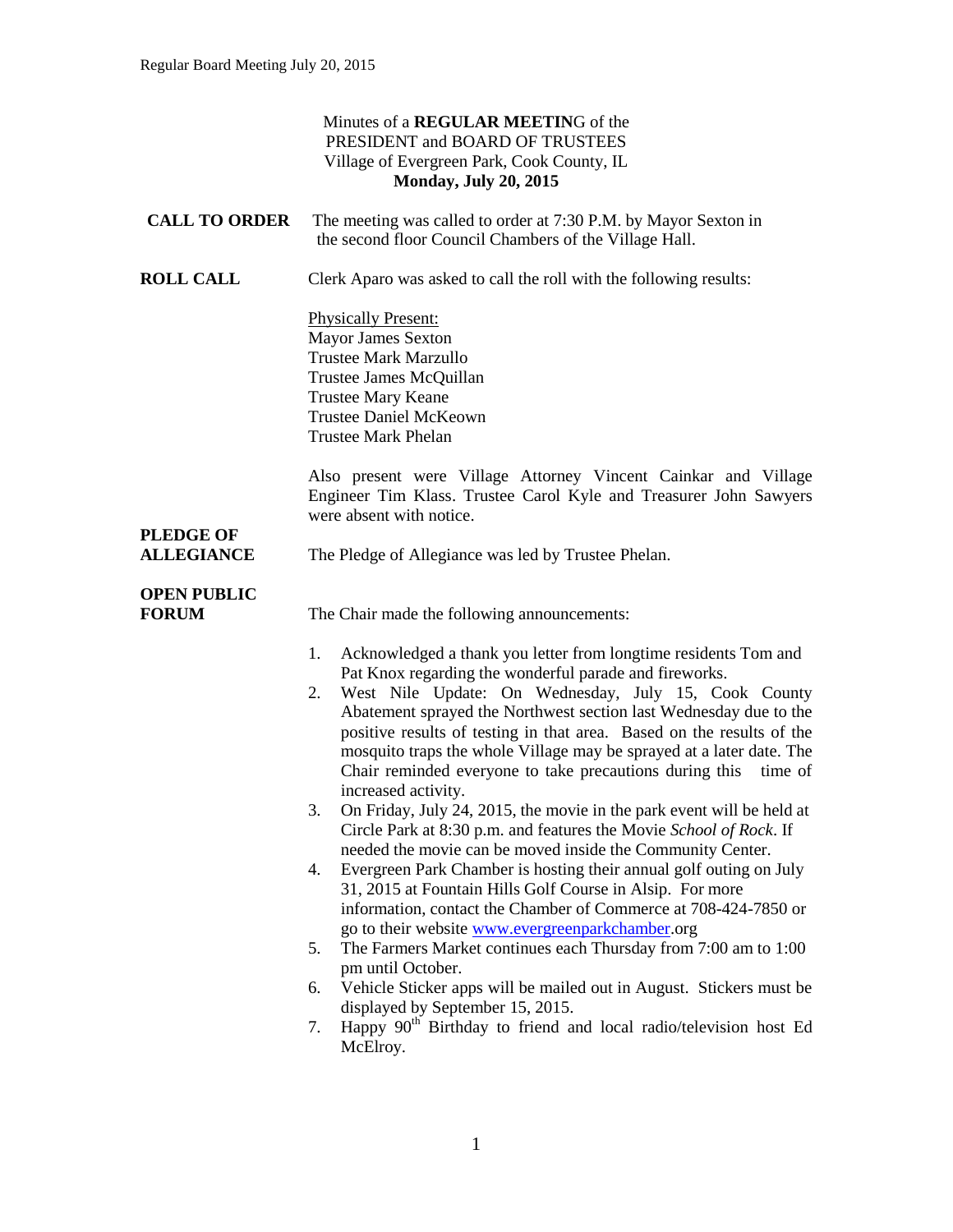# **OPEN PUBLIC**

**AUDIENCE Mr. Steve Duffy, 8800 Block of California** thanked the Mayor, the Board, Laura Shallow and the EP Fire and EP Police Departments for their support of the recent Relay for Life Cancer Society fundraiser. He also thanked local businesses including Julian Phillips of Standard Bank, Brother Rice High School, Lauren Bart of Country Financial, Jimmy John's and Walgreens. He added with the help of the community they exceeded their goal and raised \$22,000 for the American Cancer Society. The Chair thanked Steve and his wife Kelly for their commitment to this event adding they have given it new life.

> **Pete Zic, 9200 Block of Albany Avenue,** questioned if baseball diamonds will be added to the new park at  $91<sup>st</sup>$  & California and why the fence was put up around the perimeter. The Chair responded this park is for other activities such as disc golf, urban farming, the golf range and the dog park. He added the fence was erected for safety and aesthetics.

> **Mrs. Helen Cuprisin, 9200 Block of Homan,** invited everyone to attend the EP Library block party held on Saturday August 8, 2015 with entertainment by Katie Quick.

# **REGULAR**

**AGENDA Motion by Trustee Phelan second by Trustee McQuillan** to waive the reading of the minutes of the July 6, 2015 Regular Board Meeting of the President and Board of Trustees as presented and passed by unanimous voice vote and so ordered by the Chair.

## **ZONING BOARD**

**MINUTES** Motion by Trustee McQuillan second by Trustee Phelan to approve the minutes of the Zoning Board of Appeals meeting of the July 14, 2015 meeting and to approve the recommendation of the Zoning Board to allow the construction of a covered front porch at 9742 S. Homan Avenue. Upon roll call, voting YES: Trustees Marzullo, McQuillan, Keane, McKeown and Phelan; voting NO: None. The motion was passed and so ordered by the Chair.

> Motion by Trustee Phelan second by Trustee Kean **to table** the second request of the July 14, 2015 Zoning Board of Appeals meeting for a parking variation and special use permit for a dry cleaning plant at 2942- 2946 W. 95th Street. The petitioner was not in attendance for tonight's meeting. Mr. Lou Cavelle, Cavelle Realty attempted to answer questions from the Board but stated he was not the petitioner's realtor. After a brief discussion the request to table was made due to changes from the original plan and the lack of drawings for the completed dry cleaning plant design and property/demolition information. Upon roll call, voting YES to table: Trustees McQuillan, Keane, McKeown, Phelan and Marzullo; voting NO: None. The motion to table was passed and so ordered by the Chair.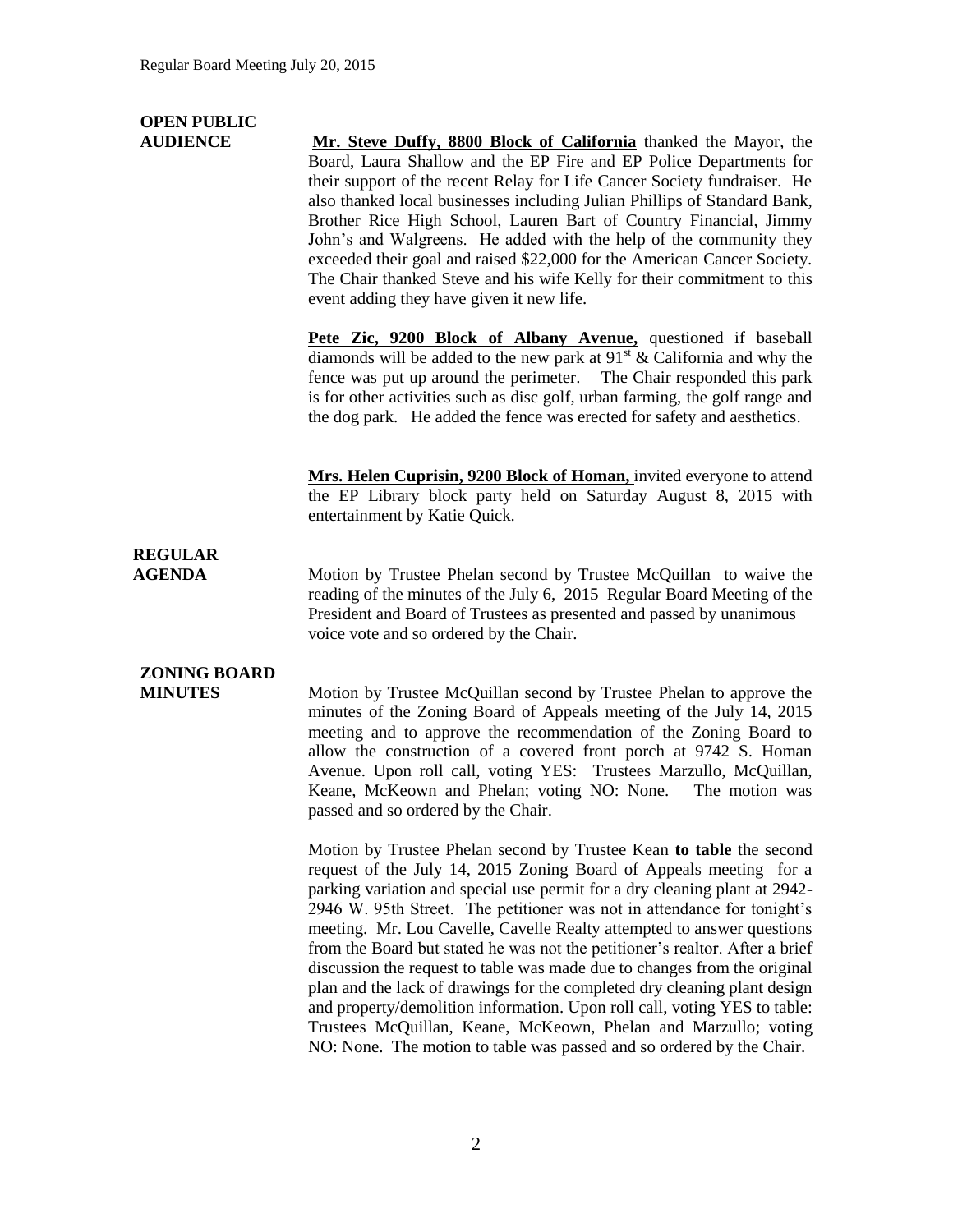### **PUBLIC HEARING**

**MINUTES** Motion by Trustee McQuillan second by Trustee Marzullo to approve the minutes from the Public Hearing hold on July  $13<sup>th</sup>$ , 2015 at 2:02 p.m. in Council Chambers of the Village Hall. The purpose of the meeting was to establish a Special Service Area (SSA) NO. 2 in the former Evergreen Plaza property. Attorney Cainkar noted there is a sixty day petition period that will not be filed due to the owners desire to expedite the development. Upon roll call, voting YES: Trustees Keane, McKeown, Phelan, Marzullo and McQuillan; voting NO: None. The motion to table was passed and so ordered by the Chair.

#### **RESOLUTION**

**NO. 18-2015** Motion by Trustee Phelan second by Trustee McQuillan, to approve Resolution NO. 18-2015 with expenditures of the General Corporate Fund of \$328,798.43 and the Sewer and Water Fund in the amount of \$ 268,068.45 and the 95th St. TIF Fund, \$ 8.92 and the Capital Improvement Fund \$133,448.05 and the Street Bond Fund, \$ 58,120.00 for a total of \$ 788,443.85. Upon roll call, voting YES: Trustees McKeown, Phelan, Marzullo, McQuillan and Keane; voting NO: NONE. The motion was passed and so ordered by the Chair.

#### **BUSINESS CERTIFICATES** Motion by Trustee McQuillan second by Trustee Marzullo to approve the business license application for **SMOKEY BEAR** (new owner) to conduct retail sales of cigars and tobacco products located at 8701 S. Kedzie Avenue. The Chair asked the new owner Mike Hagy to make façade improvements. Mr. Hady agreed. Trustees Phelan, Marzullo, McQuillan, Keane and McKeown; voting NO: NONE. The motion was passed and so ordered by the Chair.

Motion by Trustee Marzullo second by Trustee McQuillan to approve the application for **PG WETZEL & ASSOCIATES, INC.** to operate an office for accounting, tax and consulting services located at  $3005 \text{ W}$ .  $87^{\text{th}}$ Street. Upon roll call, voting YES: Trustees Marzullo, McQuillan, Keane, McKeown and Phelan; voting NO: NONE. The motion was passed and so ordered by the Chair.

Motion by Trustee Marzullo second by Trustee McQuillan to approve the application for **B.J.'S TRANSPORTATION INC.** to operate an administrative office for school bus transportation located at 3005 W. 87<sup>th</sup> Street. This is office space only and no buses are at this location. Upon roll call, voting YES: Trustees McQuillan, Keane, McKeown, Kyle and Marzullo; voting NO: NONE. The motion was passed and so ordered by the Chair.

Motion by Trustee Phelan second by Trustee McQuillan to approve the application for **DEAN MAINTENANCE** to operate an administrative office for janitorial services located at  $3005 \text{ W}$ .  $87^{\text{th}}$  Street. Upon roll call voting YES: Trustees Keane, McKeown, Kyle, Marzullo and McQuillan; voting NO: NONE. The motion was passed and so ordered by the Chair.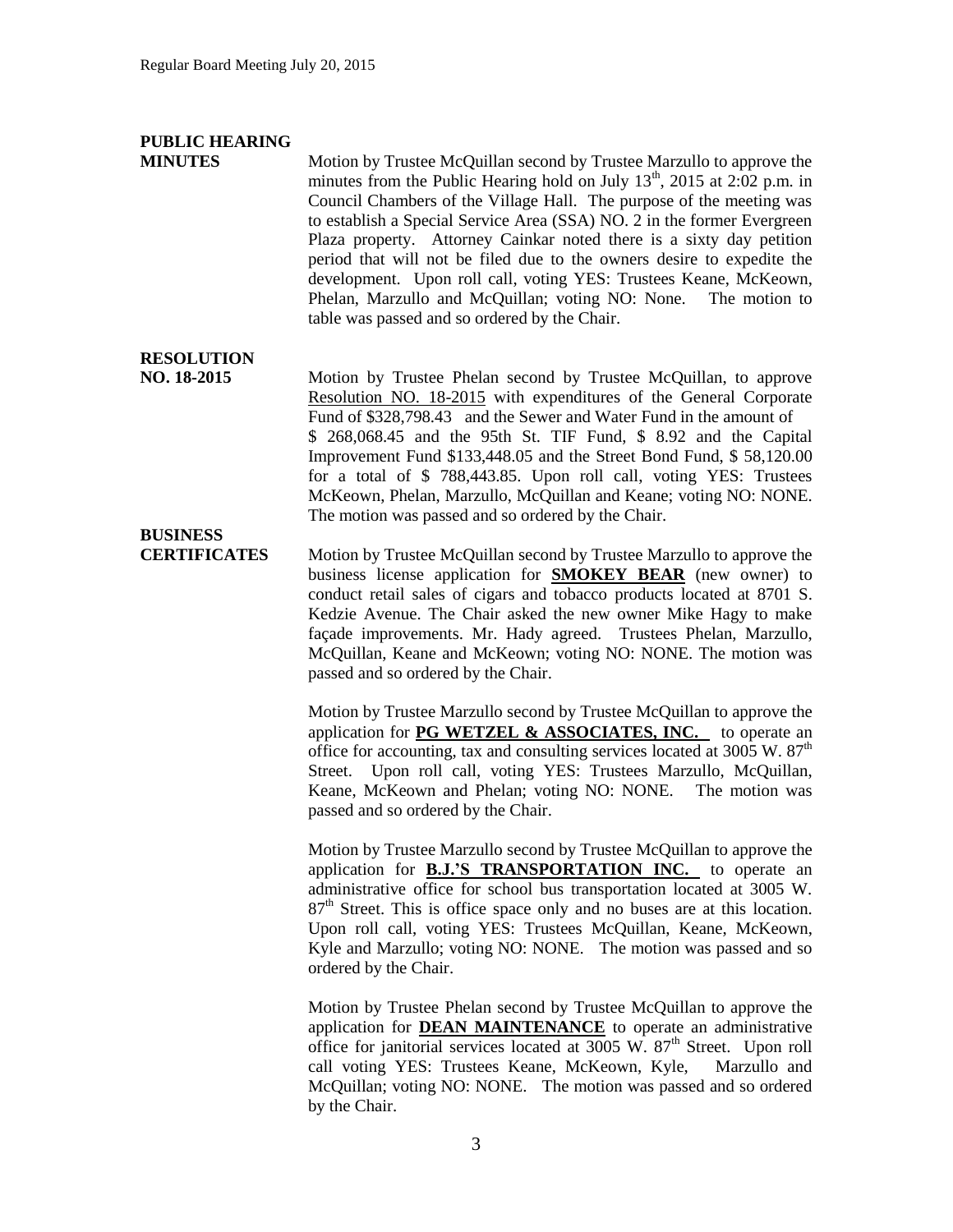### **BUSINESS**

**LICENSE** Motion by Trustee Marzullo second by Trustee McKeown to approve the application for **AMERICA LIGHTS UP, LLC** to operate an office for internet cigarette sales. There will be no purchase/sales of cigarettes on the premises. Upon roll call, voting YES: Trustees Phelan, Marzullo, McKeown and Trustees voting NO: McQuillan and Keane; the Chair voted YES: The motion was passed and so ordered by the Chair.

### **ORDINANCE**

**NO. 14-2015** Motion by Trustee McQuillan second by Trustee Phelan to approve **ORDINANCE NO. 14-2015 "AN ORDINANCE OF THE VILLAGE OF EVERGREEN PARK APPROVING A REAL ESTATE SALE CONTRACT FOR THE SALE OF THE PROPERTY LOCATED AT 9544 S. ST. LOUIS AVENUE, EVERGREEN PARK, ILLINOIS."** The Chair stated the property will be sold to a developer at a price of \$188,000 with the intention of building (2) new single family homes. Upon roll call, voting YES: Trustees Phelan, Marzullo, McQuillan, Keane and McKeown; voting NO: NONE. The motion was passed and so ordered by the Chair.

## **3-WAY STOP**

**SIGN REQUEST** Motion by Trustee Phelan second by Trustee Keane to approve the request from the residents of the 8700 block of California Avenue for a  $3$ -way stop sign at the intersection of  $88<sup>th</sup>$  and California Avenue. The Chair noted there are stops signs so the request should be for a two way stop. Trustee Marzullo asked about the speed bump request. The Chair stated the speed bumps are not being approved as they cause damage to snow plows and vehicles using the roads. Upon roll call, voting YES: Trustees Marzullo, McQuillan, Keane, McKeown and Phelan; voting NO: NONE. The motion was passed and so ordered by the Chair.

### **REQUEST TO CHANGE BOARD**

**MEETING DATE** Motion by Trustee Marzullo second by Trustee McQuillan to approve the Mayor's request to move the next scheduled Board meeting to Tuesday, August 4, 2015. Mayor Sexton noted he has a charitable event on Monday and is requesting this date change for the Board meeting. Upon roll call, voting YES: Trustees McQuillan, Keane, McKeown, Phelan and Marzullo; voting NO: NONE. The motion was passed and so ordered by the Chair.

### **ENGINEER'S**

**REPORT** Engineer Klass reported the California Avenue paving project has been completed in front of Little Co. of Mary hospital on California and the rest of the project should be completed this week. Trustee McQuillan questioned the removal of the sidewalks on 94<sup>th</sup> Street. Mr. Klass responded (3) three new crosswalks will be used.